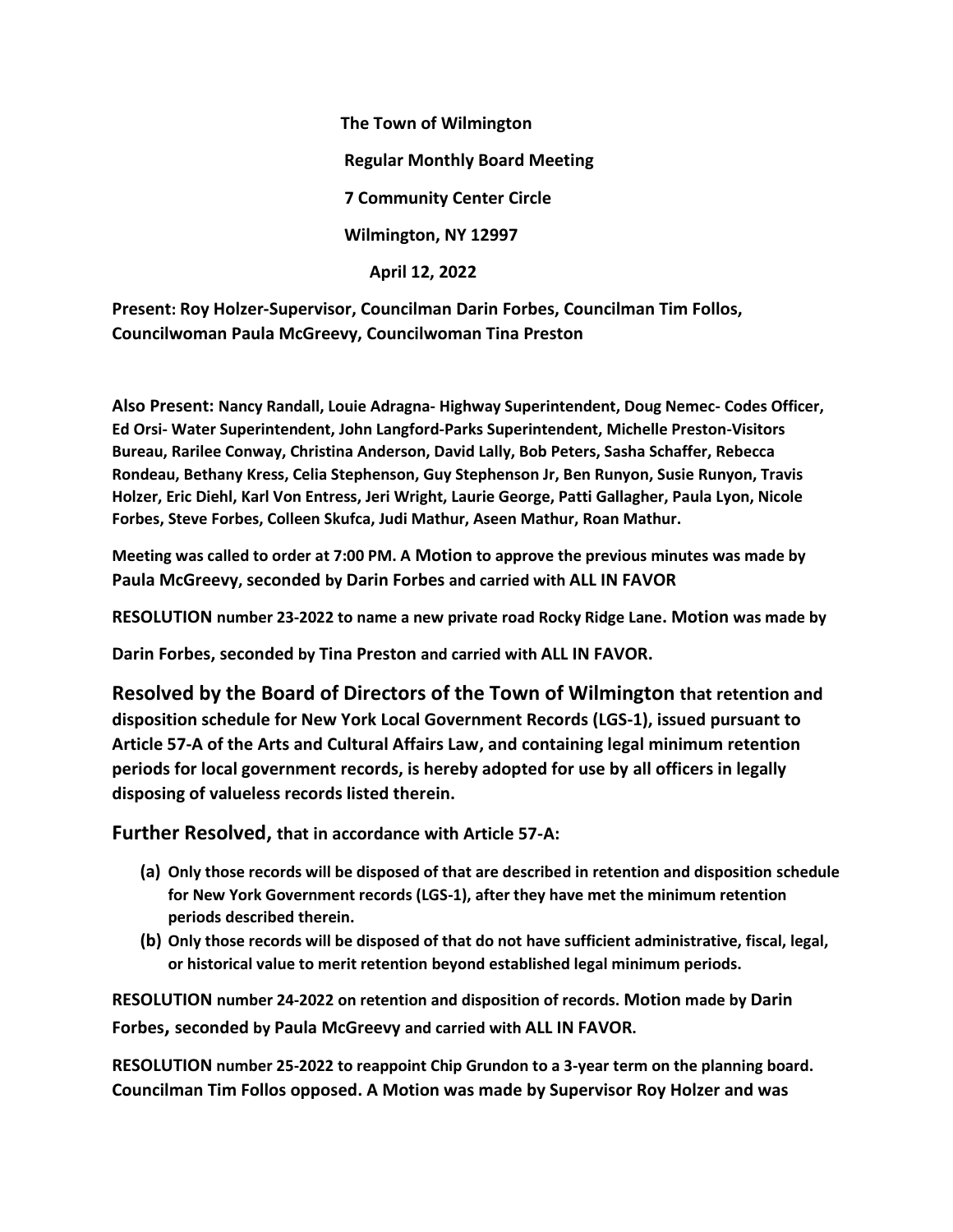**carried with Councilman Darin Forbes, Councilwoman Tina Terry Preston, and Councilwoman Paula McGreevy voting in favor.**

**RESOLUTION number 26-2022 to appoint Laura Dressigacker Hooker as an alternate to the planning board. Motion was made by Roy Holzer, seconded by Paula McGreevy and carried with ALL IN FAVOR.**

**RESOLUTION number 27-2022 to authorize a Town Finance Class for Nicole Forbes Account Clerk at a cost of \$407.00. Motion was made by Paula McGreevy, seconded by Tina Preston and caried with ALL IN FAVOR.**

**RESOLUTION OF CONGRATULATIONS TO WILMINGTON'S JOYCE TERRY FOR HER RECEIVING THE 2021 WILMINGTON CITIZEN OF THE YEAR AWARD**

**The following RESOLUTION number 28-2022 was offered by Darin Forbes, who moved its adoption.**

**WHEREAS Joyce Terry of Wilmington, New York has been selected the 2021 Citizen of the year by the Whiteface Regional Visitors Bureau and;**

**WHEREAS, the citizen of the year award and designation is a high honor in the Town of Wilmington and;**

**WHEREAS Joyce Terry joins a distinguished list of other civic minded residents from her community that have been given this award for over 35 years and;**

**WHEREAS, for almost 50 years Joyce Terry has been a Wilmington resident giving countless hours of her time to several Wilmington organizations and committees and;**

**WHEREAS organizations like the Whiteface Mountain Visitors Bureau, the Town of Wilmington, the Church of the Nazarene and countless others have benefitted form her thoughtful works and;**

**WHEREAS her dedication and care for others is a rue example of how a good person can live;**

**THEREFORE, BE IT RESOLVED, that the Essex County Board of Supervisors joins the Town Wilmington and the Whiteface Regional Visitors Bureau in their sincere congratulations of this special award.**

**Resolution was duly seconded by Tim Follos and carried with ALL IN FAVOR.**

**Land Use Codes- It was suggested that the town have a cap of 8000 square feet on all new commercial buildings. It was also suggested that the town have a virtual town meeting at a later date, to discuss changes to the land use codes. Following a discussion with audience participation, a RESOLUTION number 29-2022 was proposed to hire a consultant at a cost of \$850.00. Motion made by Tina Preston, seconded by Tim Follos and carried with ALL IN FAVOR.**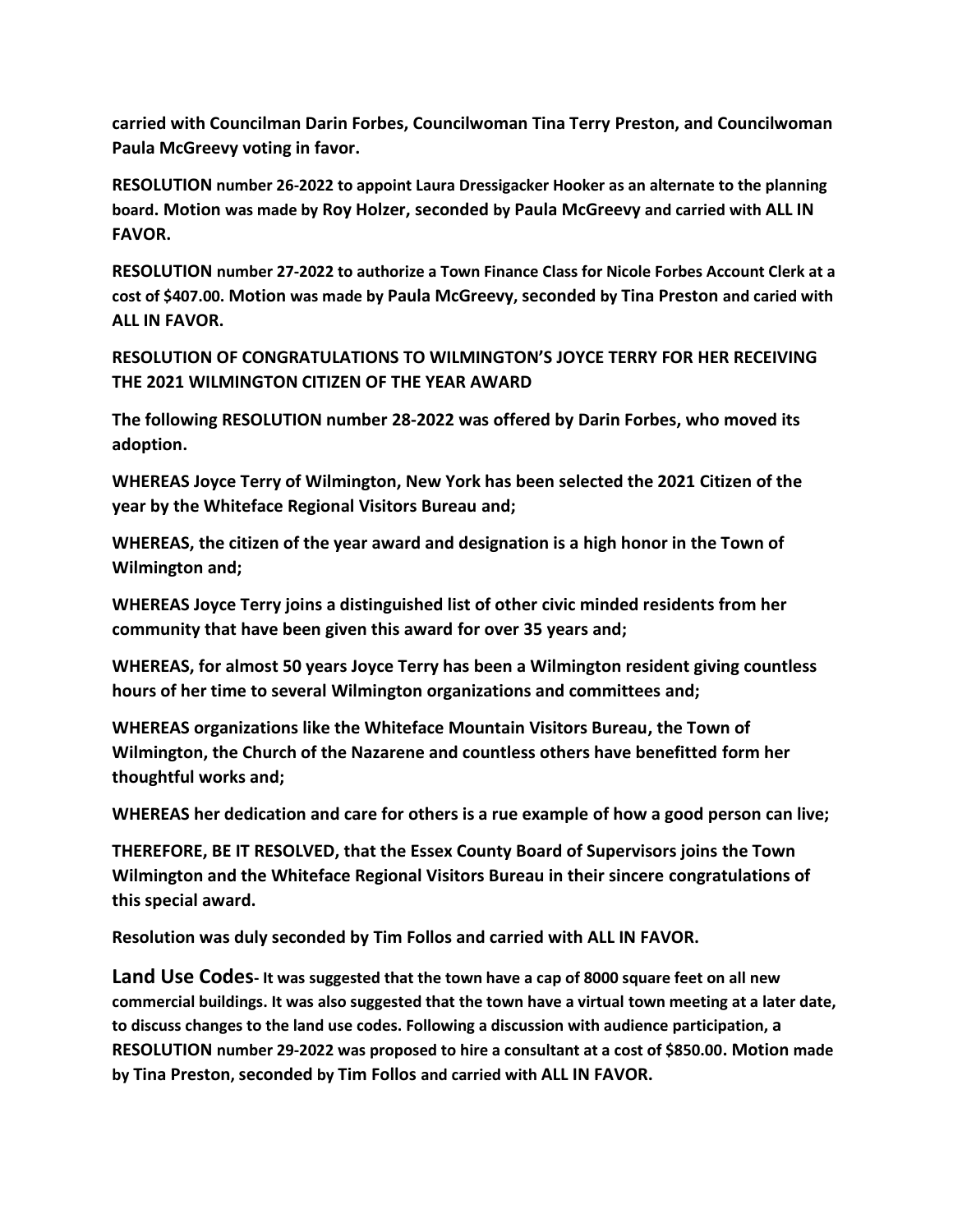**There will be a public hearing announced and held at a later date before the land use code are put into place. RESOLUTION number 30-2022 to approve expenses and transfers. Motion made by Darin Forbes, seconded by Paula McGreevy and carried with ALL IN FAVOR.**

**A bid has been received to make repairs at the beach bath house in the amount of \$7,502.11. This was the only bid received. RESOLUTION number 31-2022 to accept the bid for repairs. Motion made by Tim Follos, seconded by Paula McGreevy and carried with ALL IN FAVOR.**

**The monthly work session is scheduled for April 27th but may have to be changed due to scheduling conflicts.**

## **REPORTS-HIGHWAY**

**Our new plow truck should be delivered on Friday. Louie Adragna would like to sell our old Peterbilt Truck to the Town of Schuyler Falls at an offer of \$35,000.00. RESOLUTION number 32-2022 to approve the sale of the Peterbilt. Motion was made by Tina Preston, seconded by Paula McGreevy and carried with ALL IN FAVOR.**

**RESOLUTION number 33-2022 to approve the hiring of a part time employee while Scott Lawrence is deployed overseas. The employee would be paid out of Scott Lawrence's salary. Motion was made by Darin Forbes, seconded by Tina Preston and carried with ALL IN FAVOR.**

**VISITORS BUREAU- Michelle Preston reported that there were 99 people in attendance at the Newcomers Dinner. The Hometown Heroes banners are in and will be hung the first week of June. The Two Fly Fishing Challenge will be held May 19-21st . The Whiteface Uphill Bike Race will be held on June 4th, and the Mountain Music Fest will be held July 30th .**

**CODES OFFICER- Doug Nemec has 7 new permits and 56 open cases to report.**

**WATER DEPARTMENT- Ed Orsi has been changing the lights over to LED at a cost of \$130.00 per fixture. The savings to the electric bills will make up the cost. The holding tank at Whiteface Mountain has a two-foot chunk of cement broken off of the top. It was installed in 2008 and we do not know if there is a warranty. The insulation done last year at the Flume has shrunk over the winter. They would need to have the joints redone. The cost has not yet been determined. All are in favor of making the repairs.**

**PARKS DEPARTMENT- John Langford reported that spring cleanup is underway. The cemeteries will be cleaned up and the bath house at the beach will be opened. Volunteers to help with the cleanup would be appreciated since we no longer have help from the prison.**

**BOARD REPORT-**Paula McGreevy has a cleanup day set for Springfield Rd on May 16th . Any **volunteers are welcomed. Louie Adragna will supply safety vests for the volunteers and Roy Holzer will supply the bags. Paula suggested the town look for a summer program for youths ages 7 to 14. There are 53 children in that age group. It doesn't need to be an everyday program, perhaps a one week program.**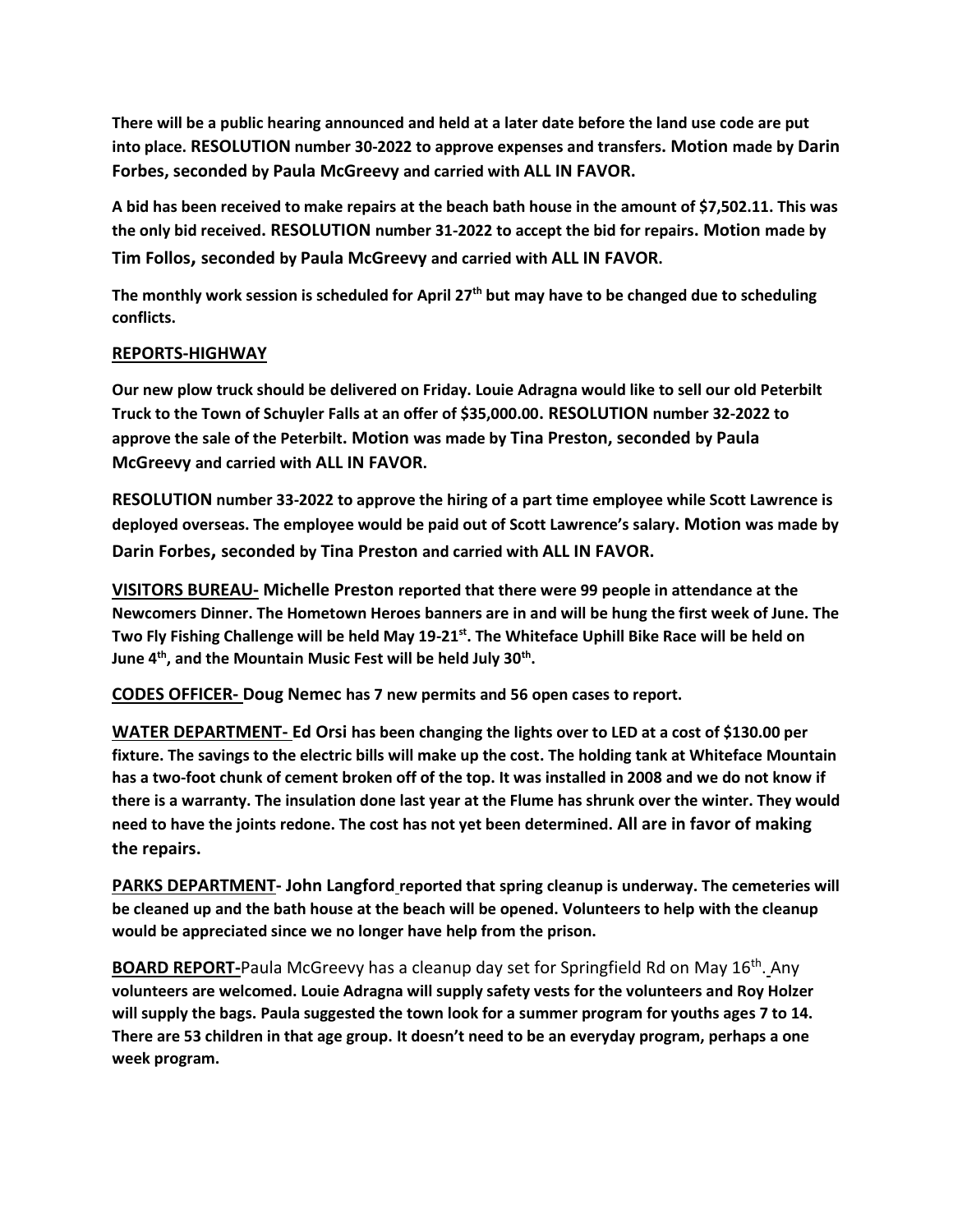## **SUPERVISORS REPORT FOR TOWN BOARD MEETING 4/12/2022**

Just a reminder that we have our Easter Event at the park building this Saturday from 11 am to 1 pm. Youth will be given a Goody Bag and an opportunity to have a picture with the Easter Bunny. All are welcome.

With the weather changing we have been very busy with spring projects. Our Bicentennial Committee has been meeting monthly and making progress. Events so far include a joint community event with the Wilmington Get Together Picnic on August 20<sup>th</sup> at the Town Beach. A Parade is also planned the same day. In addition, the Wilmington Mountain Music Fest will be held in the town park on July 30<sup>th</sup>. This will also be a fund raising event for our park pavilion.

Finally, I am seeking permission for our committee to place a Historic Time Capsule at Preston Festival Field. This capsule will have items placed in it from our town. The plan is to have the next generation open it in 50 years. The capsule will have a plaque on it and placed in a location that it will not hinder the field operations. I will be requesting some funds to purchase a materials and such to complete this.

I am happy to report that we have banked around \$160,000 from the Community Tourism Enhancement Fund. This is Wilmington's share of the occupancy tax. This represents 2020 and 2021. In addition, other Park Pavilion donations total \$104,645. Total amount is around \$265,000. We are well under our way for our park skating pavilion and other park improvements.

Nicole Forbes and I will be attending an accounting class in Elizabethtown tomorrow to learn the proper protocol for reporting the American Recovery Funds use. All towns are required to report how funds were used. We received around \$63,000 last year that was earmarked for flume water line repairs. We should be receiving around the same amount this year for another project.

We are still waiting for the final determination on our claim from NYMIR for the beach restroom damage. The insurance company offered \$7,299. Which would cover most of the estimate. I am negotiating with the insurance company on the cleanup expense which could be \$2,500 more. We only had one contractor bid on the roof work. The contractors name is Rumble Construction. Their bid was \$7,503.11 if we want to proceed with repairs, I need a RESOLUTION-

The Restroom at Preston Festival Field is progressing nicely. Cliff Holzer II continues to volunteer in placing siding on building and other things. Our plumber Tony Nickinello is making great progress as well. I will be reaching out to Highway staff to help with Electrical and other inside carpentry. Septic tank materials are also in the works.